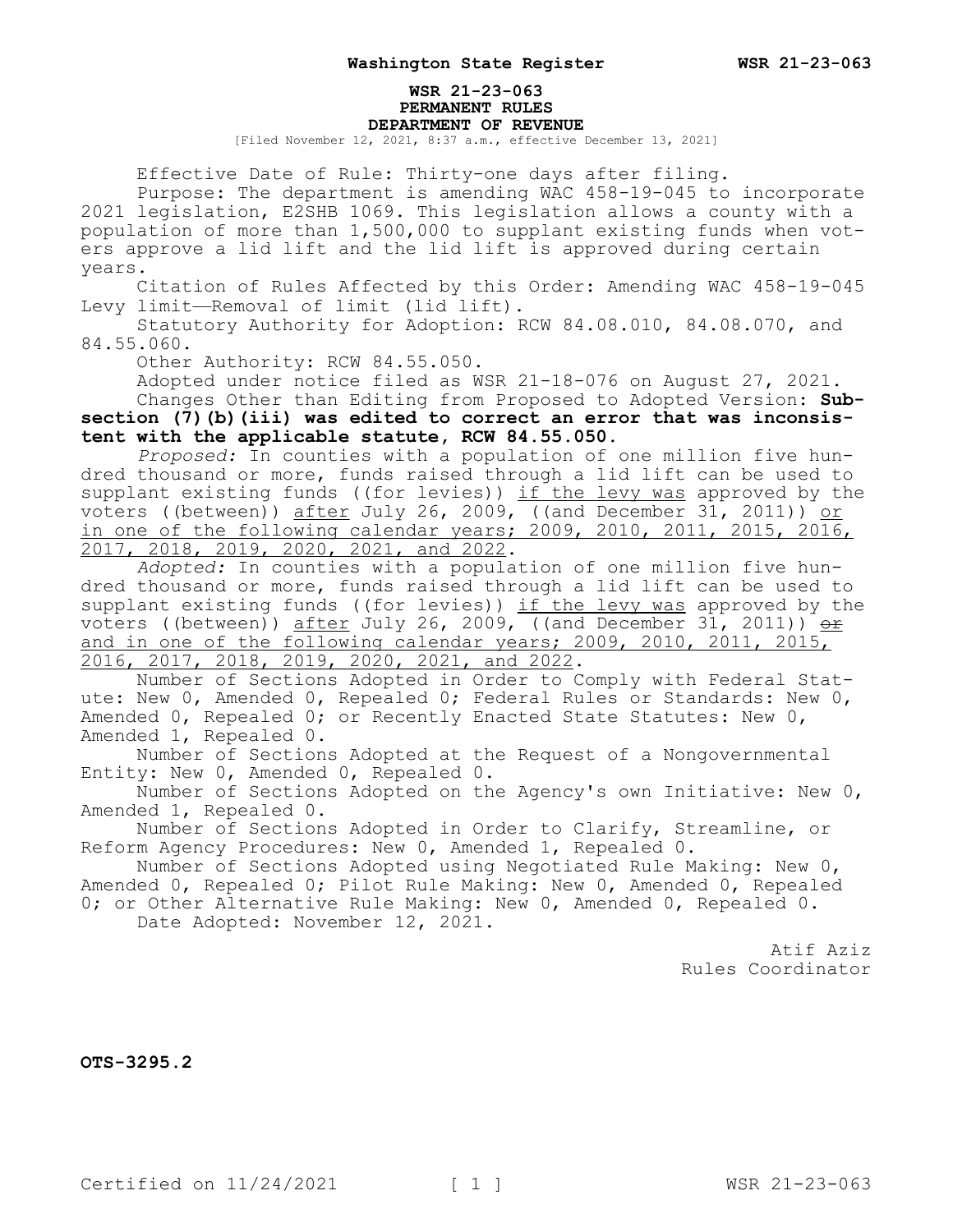AMENDATORY SECTION (Amending WSR 18-24-104, filed 12/4/18, effective 1/4/19)

**WAC 458-19-045 Levy limit—Removal of limit (lid lift).** (1) **Introduction.** This rule explains the procedures for implementing a lid lift ballot measure when a taxing district wants to ask its voters for the authority to exceed the levy limit.

(2) **Definitions.** The definitions in WAC 458-19-005 apply to this rule.

(3) **Lid lift - Purpose.** The purpose of a lid lift is to allow additional property taxes to be collected at a time when the levy limit in chapter 84.55 RCW is the effective legal constraint to increasing property taxes. A levy limit may be exceeded when authorized by a majority of the voters voting on a proposition to "lift the lid" of the levy limit as described in RCW 84.55.050. This "lid lift" is intended to allow the levy limit to be exceeded for the levy made immediately following the vote on the proposition. Lid lifts may result in increasing the limit factor, as defined in WAC 458-19-005, for one year or up to six consecutive years. The result of the limit factor increase can temporarily or permanently impact subsequent levy limit calculations.

(4) **Election for approval of lid lift proposition - When held.**  The election to approve a lid lift proposition must be held within the taxing district and may be held at the time of a general election, or at a special election called by the governing body of the taxing district for that purpose. The election must not be held more than twelve months prior to the date the proposed levy is to be made. For purposes of this rule, a levy is "made" when the taxing district's budget is certified. The ballot title and measure proposing the lid lift are prepared by the county prosecutor or city attorney, as applicable, in accordance with RCW 29A.36.071. RCW 29A.36.071 requires a ballot title to include a concise description of the measure, not to exceed ((seventy-five)) 75 words. The requirements for the text of a ballot title and measure differ depending on whether the levy limit will be exceeded for a single year or multiple years, up to six consecutive years. A simple majority vote is required for approval of a lid lift.

(5) **Single year lid lift.** A single year lid lift allows a taxing district to increase its levy by more than one percent over its highest lawful levy since 1985 for 1986 collection, for one year.

(6) **Ballot title and measure - Single year lid lift.** The text of a ballot title and measure for a single year lid lift must contain the following:

(a) The dollar rate of the proposed levy so that it reflects the total dollar rate for the taxing district, which may be less than the maximum statutory dollar rate allowed for the particular class of taxing district; and

(b) Any of the following conditions that are applicable:

(i) The number of years the increased levy is to be made by the taxing district; however, if one of the purposes of the increased levy is to make redemption payments on bonds of the taxing district, the duration of the increased levy cannot exceed nine years, except for taxes levied for collection in 2018 and thereafter in Thurston County, the period for which the increased levies are made may not exceed  $((\text{twenty-five})) 25 \text{ years};$ 

(ii) The purpose or purposes of the increased levy;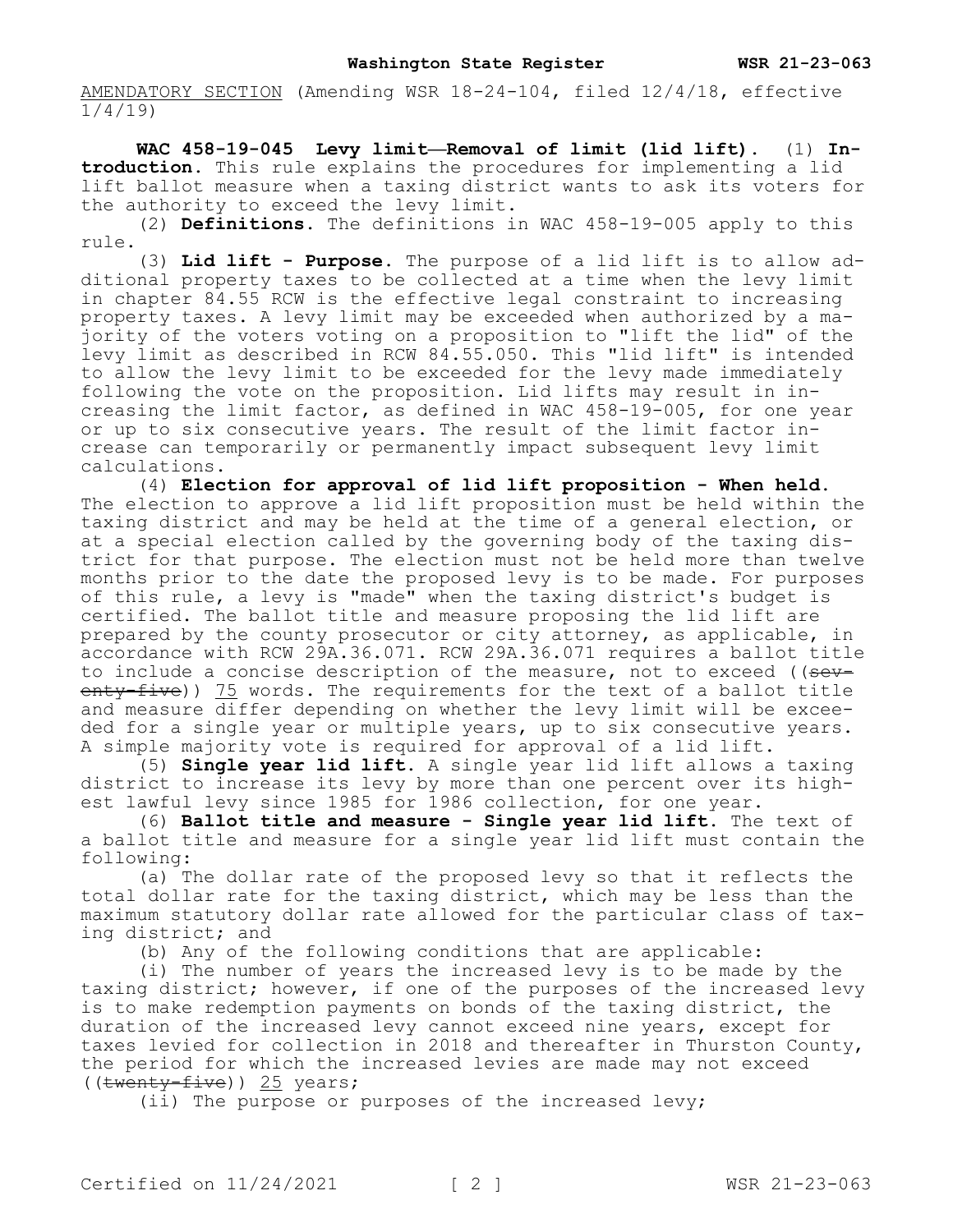(iii) Whether the dollar amount of the increased levy will be used for the purpose of computing the limitations for subsequent levies and thereby permanently increase the taxing district's levy base; and

(iv) Whether the increase in regular property taxes by a county or city resulting from the approval of the lid lift will not apply to property exempt under the senior citizens and disabled persons property tax exemption in RCW 84.36.381.

(7) **Multiple year lid lift.** A multiple year lid lift allows a taxing district to increase its levy by more than one percent over its highest lawful levy since 1985 for 1986 collection, for up to six consecutive years.

(a) Ballot title and measure. The text of a ballot title and measure for a multiple year lid lift must contain the following:

(i) The dollar rate of the first year's proposed levy so that it reflects the total dollar rate for the taxing district, which may be less than the maximum statutory dollar rate allowed for the particular class of taxing district;

(ii) The limit factor, or specific index used to determine the limit factor (such as the consumer price index), which is not required to be the same for all years, by which the regular tax levy for the district may be increased in each of the subsequent consecutive years;

(iii) The limited purposes for which the proposed annual increases will be used; and

(iv) Any of the following conditions that are applicable:

(A) The number of years the increased levy is to be made by the taxing district; however, if one of the purposes of the increased levy is to make redemption payments on bonds of the taxing district, the duration of the increased levy cannot exceed nine years, except for taxes levied for collection in 2018 and thereafter in Thurston County, the period for which the increased levies are made may not exceed ((twenty-five)) 25 years;

(B) The purpose or purposes of the increased levy;

(C) Whether the dollar amount of the increased levy will be used for the purpose of computing the limitations for subsequent levies and thereby permanently increase the taxing district's levy base; and

(D) Whether the increase in regular property taxes by a county or city resulting from the approval of the lid lift will not apply to property exempt under the senior citizens and disabled persons property tax exemption in RCW 84.36.381.

(b) Supplanting of existing funds.

(i) Except as otherwise provided in (b) of this subsection, funds raised by a levy under this rule may not supplant existing funds used for the limited purpose specified in the ballot title. For purposes of (b) of this subsection, existing funds means the actual operating expenditures for the calendar year in which the ballot measure is approved by voters. Actual operating expenditures excludes:

(A) Lost federal funds;

(B) Lost or expired state grants or loans;

(C) Extraordinary events not likely to reoccur;

(D) Changes in contract provisions beyond the control of the taxing district receiving the services; and

(E) Major nonrecurring capital expenditures.

(ii) In counties with a population of less than (( $\theta$ ne million five hundred thousand))  $$1,500,000$ , funds raised through a lid lift can be used to supplant existing funds beginning with levies submitted and approved by the voters after July 26, 2009.